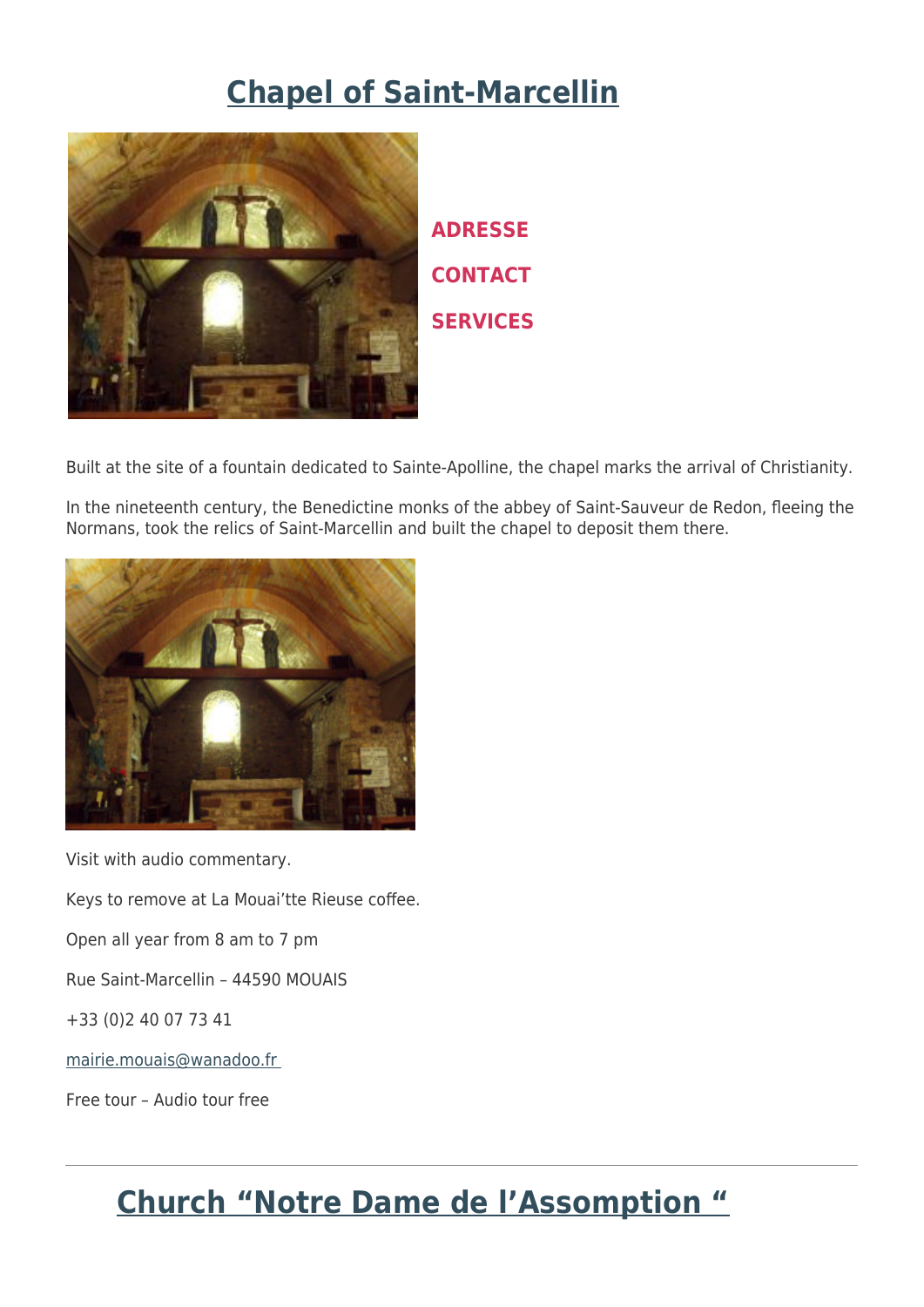

**ADRESSE CONTACT SERVICES**

Built in the 11th century, it houses the oldest bell in the department (1422) as well as Joël Dabin's frescoes painted on the ceiling and representing paradise.

Open all year from 8 am to 7 pm

Place of the church – 44590 MOUAIS

+33 (0)2 40 07 73 41

[mairie.mouais@wanadoo.fr](mailto:mairie.mouais@wanadoo.fr)

# **[Church of St. Peter and St. Paul](http://www.tourisme-chateaubriant.fr/en/discover-the-region/religious-heritage/church-of-st-peter-and-st-paul/)**



**ADRESSE CONTACT SERVICES**

Built from 1846 on the site of a Romanesque church dating from the 14th century, the church is furnished and decorated in neo-renaissance style and dedicated to the apostles St. Peter and St. Paul.

Four of his stained glass windows are the work of Albert Gsell, glass painter who paints the stained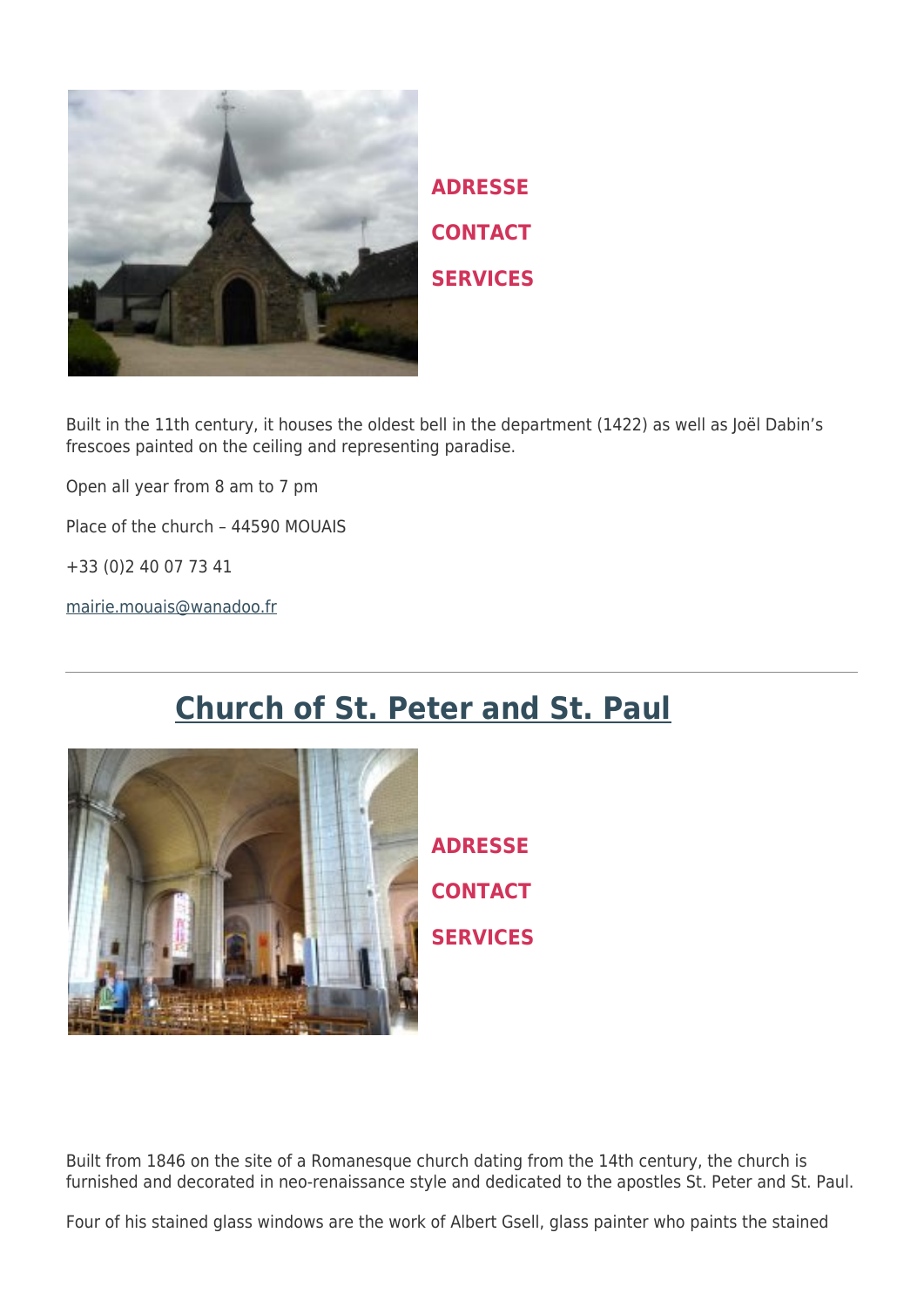glass windows of the Basilica of the Sacred Heart in Montmartre.



Open all year Free access and tour Place Bon Accueil – 44590 DERVAL +33 (0)2 40 07 70 11 [mairie.derval@free.fr](mailto:mairie.derval@free.fr)

# **[The Church of Saint Julien](http://www.tourisme-chateaubriant.fr/en/discover-the-region/religious-heritage/the-church-of-saint-julien-leglise-saint-julien-st-julien-de-vouvantes/)**



**ADRESSE CONTACT SERVICES**

### The foundation of Saint Julien De Vouvantes goes back to the  $11<sup>th</sup>$ century

After the Norman invasions, the population looked for refuge in the forests. The commune takes its name from a miracle that is supposed to have happened in its chapel in the

15<sup>th</sup> century. The town was a stopover on the hard labour route from Brest to Toulon and usually served as a relay point for the prisoners. They say that one of them, having prayed with great fervour to Saint Julien to grant him a pardon, saw his chains fall, not just once but three times. The news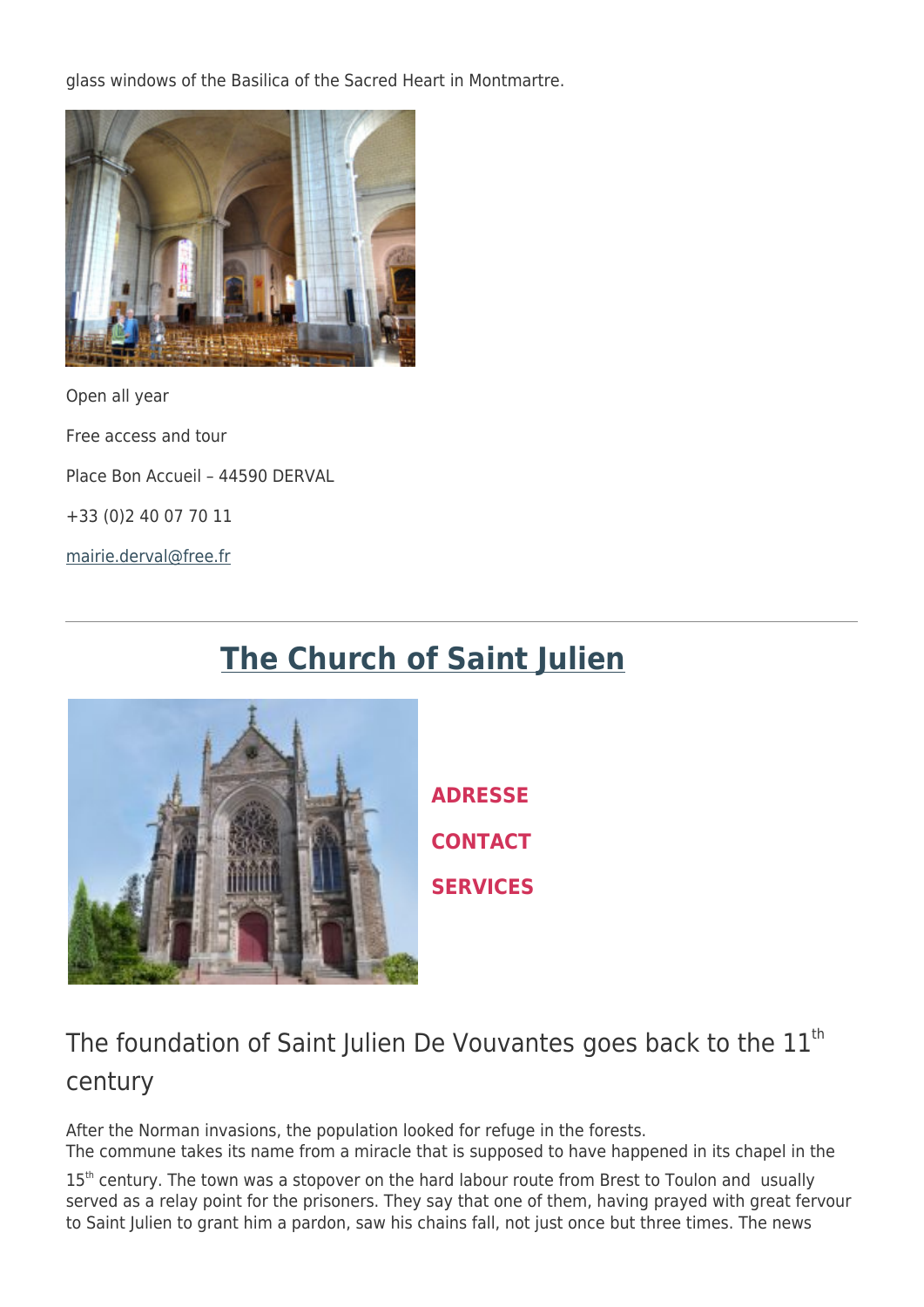reached Tours, where the bishop, a great believer in the memory of the saint himself, suggested to the authorities of the town, at the time without a name, that they should pay tribute to the martyr by adopting his name. Since the lands belonged to the Lord of Vouvantes, the name of the town was completed with his family name.



 In 1889, a new church, serving as a place of pilgrimage, was built by the architect, François Bougouin. The old buildings, too decrepit and dilapidated, could no longer be repaired. The church in

Saint-Julien de Vouvantes is one of the largest in the department after Nantes Cathedral. Since 5<sup>th</sup> October 2007 it has been registered on the list of Historic Monuments.

At the time the new church was constructed, and because of the sloping ground, a spacious crypt was built to support the choir of the building. This was designed to be a sanctuary for pilgrimages.

Currently this chapel shelters souvenirs from the old church: sculpted items from the 15<sup>th</sup> century, altarpiece from the  $17<sup>th</sup>$  century, statues etc.

**OPENING :**



Self-guided tour – Open every day from 10:00 a.m. to 6:00 p.m. Tour of the crypt on booking at the town hall.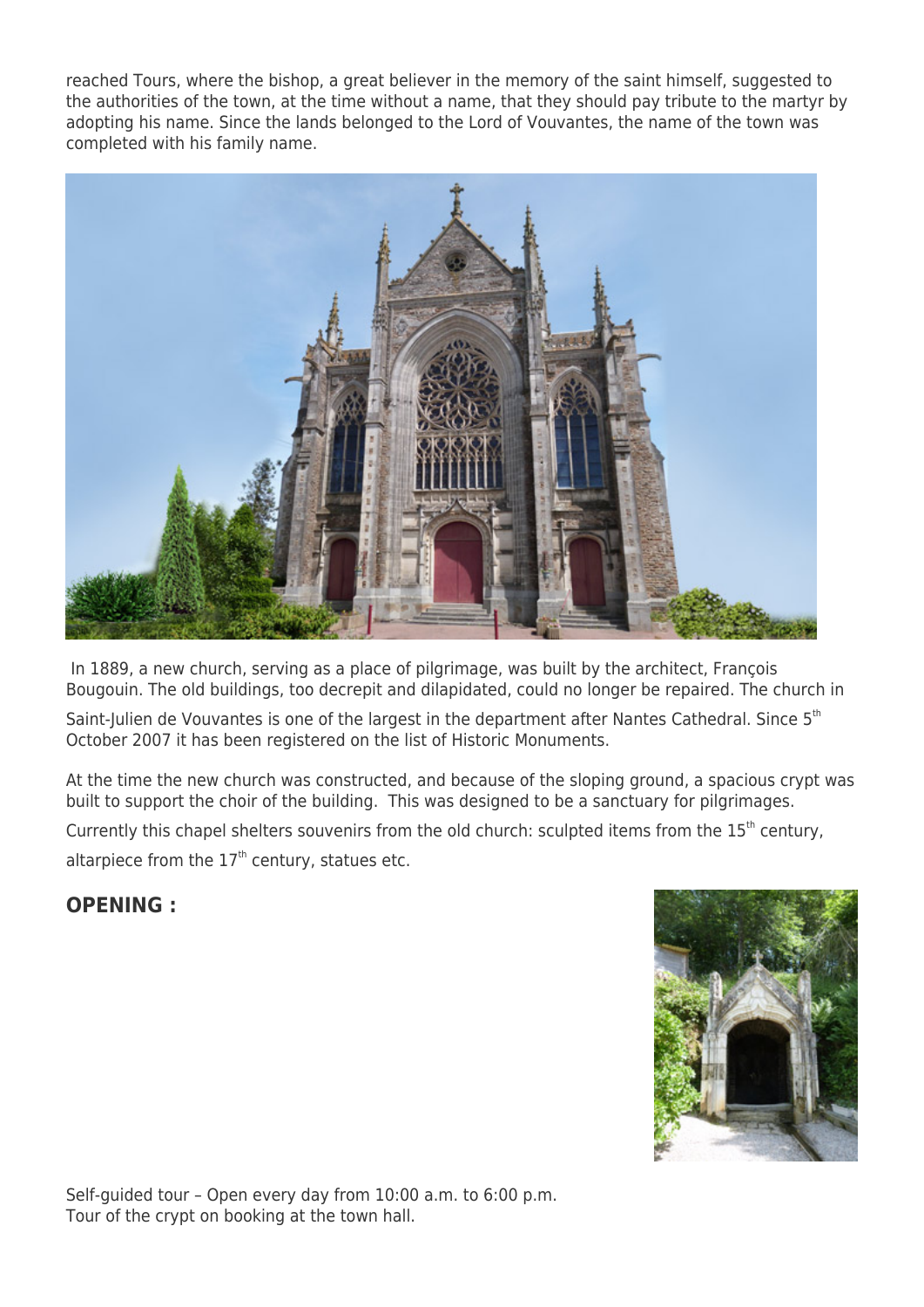### **THE 3 FOUNTAINS:**

There are 3 fountains: The large fountain said to be Saint Julien's is known to heal fever, the second said to be for the blind and the third for tasters or those with scabies.

Hiking circuits : [Le sentier des Fontaines – Saint Julien de Vouvantes](http://www.tourisme-chateaubriant.fr/wp-content/uploads/2013/01/2017-Fiche19-StJulien.pdf)

### **CONTACT:**

Town hall of Saint-Julien de Vouvantes Tel +33 (0)2 40 55 52 77

stiuliendevouvantes@wanadoo.fr

[www.saint-julien-de-vouvantes.f](http://www.saint-julien-de-vouvantes.fr/)r



## **[The Saint-Jouin Church](http://www.tourisme-chateaubriant.fr/en/discover-the-region/religious-heritage/the-saint-jouin-church-leglise-st-jouin-moisdon-la-riviere/)**

### The sole Romanesque fortified church in the department

It is a church built to be a place of worship and a safe refuge against warlike invasions, as shown by the central tower full of arrow slits. This tower was used for the surveillance and defence of the town. It is made of shale masonry and supported by 4 thick pillars linked together by ferruginous sandstone arches. It supports the pepper pot bell tower topped by an arrow from the  $17<sup>th</sup>$  -18<sup>th</sup> century.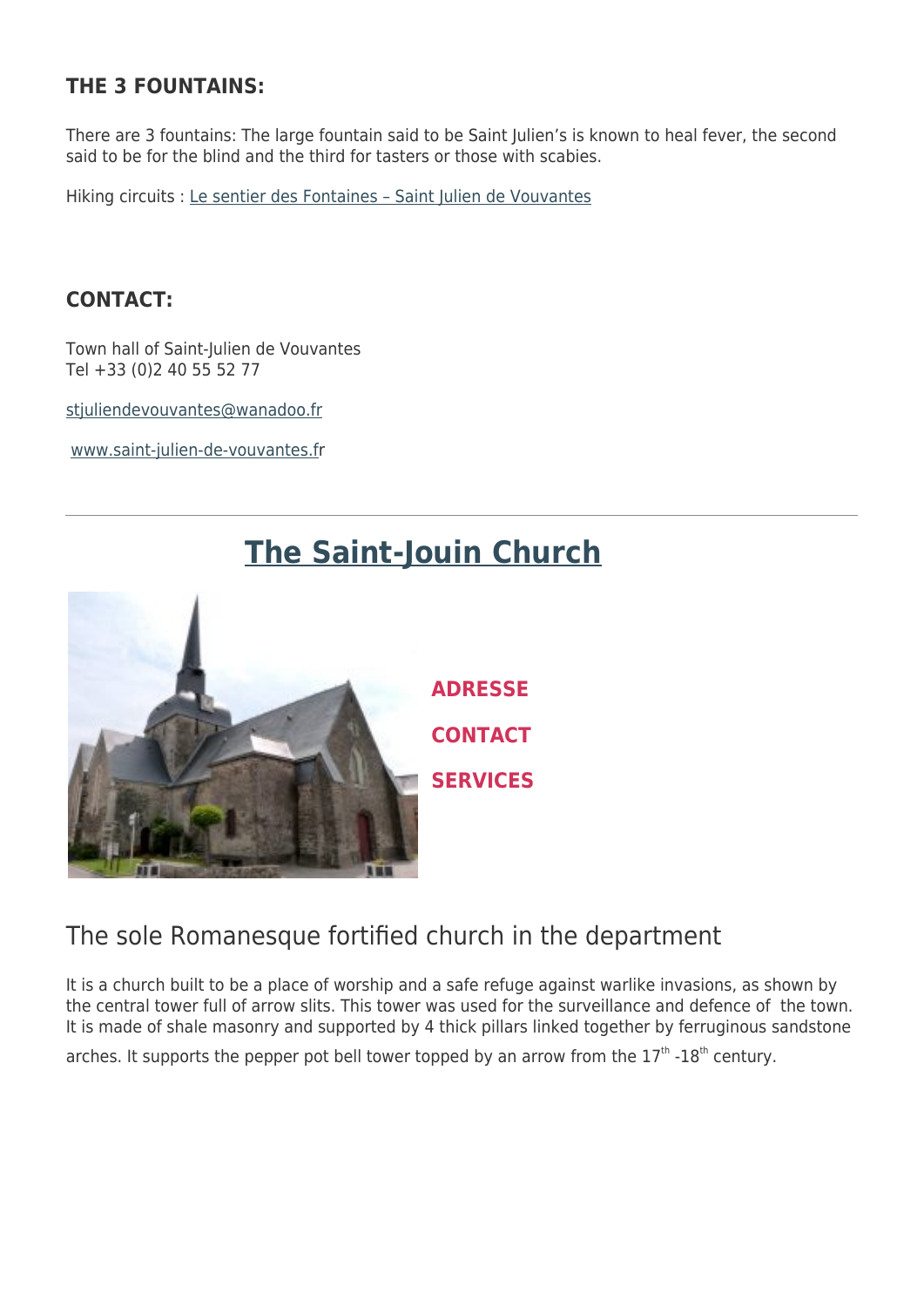

#### **OPENING:**

Open every day for self-guided tours

### **CONTAC :**

Town hall of Moisdon la Rivière Tel +33 (0)2 40 07 61 07

[mairie.moisdon@wanadoo.fr](mailto:mairie.moisdon@wanadoo.fr)

[www.moisdon-la-riviere.fr](http://www.moisdon-la-riviere.fr/)

# **[The Chapel of the Templars](http://www.tourisme-chateaubriant.fr/en/discover-the-region/religious-heritage/the-chapel-of-the-templars-la-chapelle-des-templiers-st-aubin-des-chateaux/)**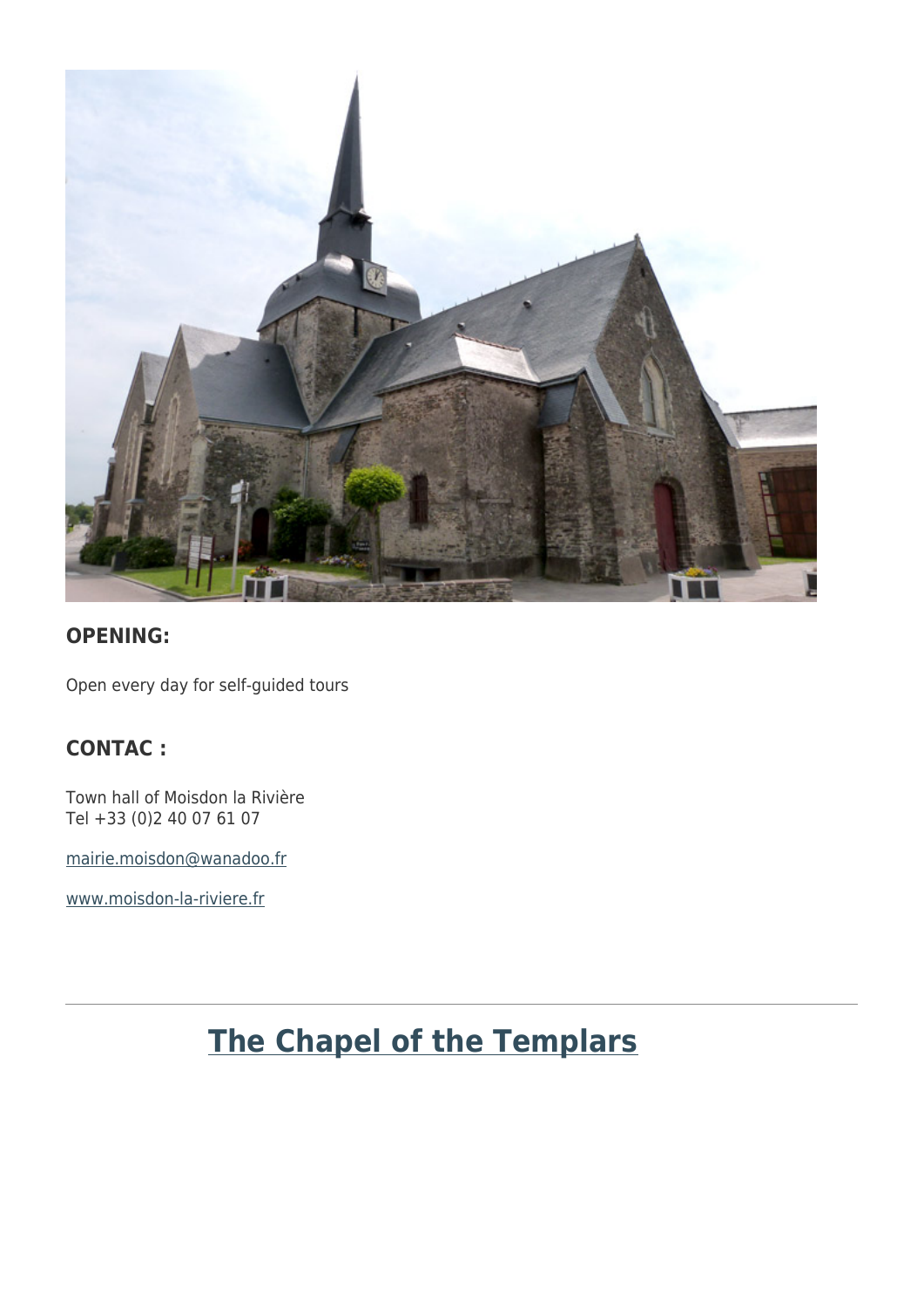

**ADRESSE CONTACT SERVICES**

### A historical and artistic heritage

During the  $12<sup>th</sup>$  century, the Templars modified this old chapel to make from it the church of their commandery. Thus the primitive wooden arch was supported by thick buttresses and a door was built on the facade. The three roof arches framing this door are worth the visitor's attention. Crossbows engraved in stone on each side of this entrance are evidence of the undeniable presence of the Templars.

To the south, a small window illuminated the altar and the two doors, one of which was enlarged in order to allow the passage of hay carts… (The church served as a stable until 1910).

To the north, the wall is slightly deviated to the left. Two ogive-shaped windows were cut through this wall. They are smaller than the original openings.

The far end of the chapel was moved back between the two buttresses.

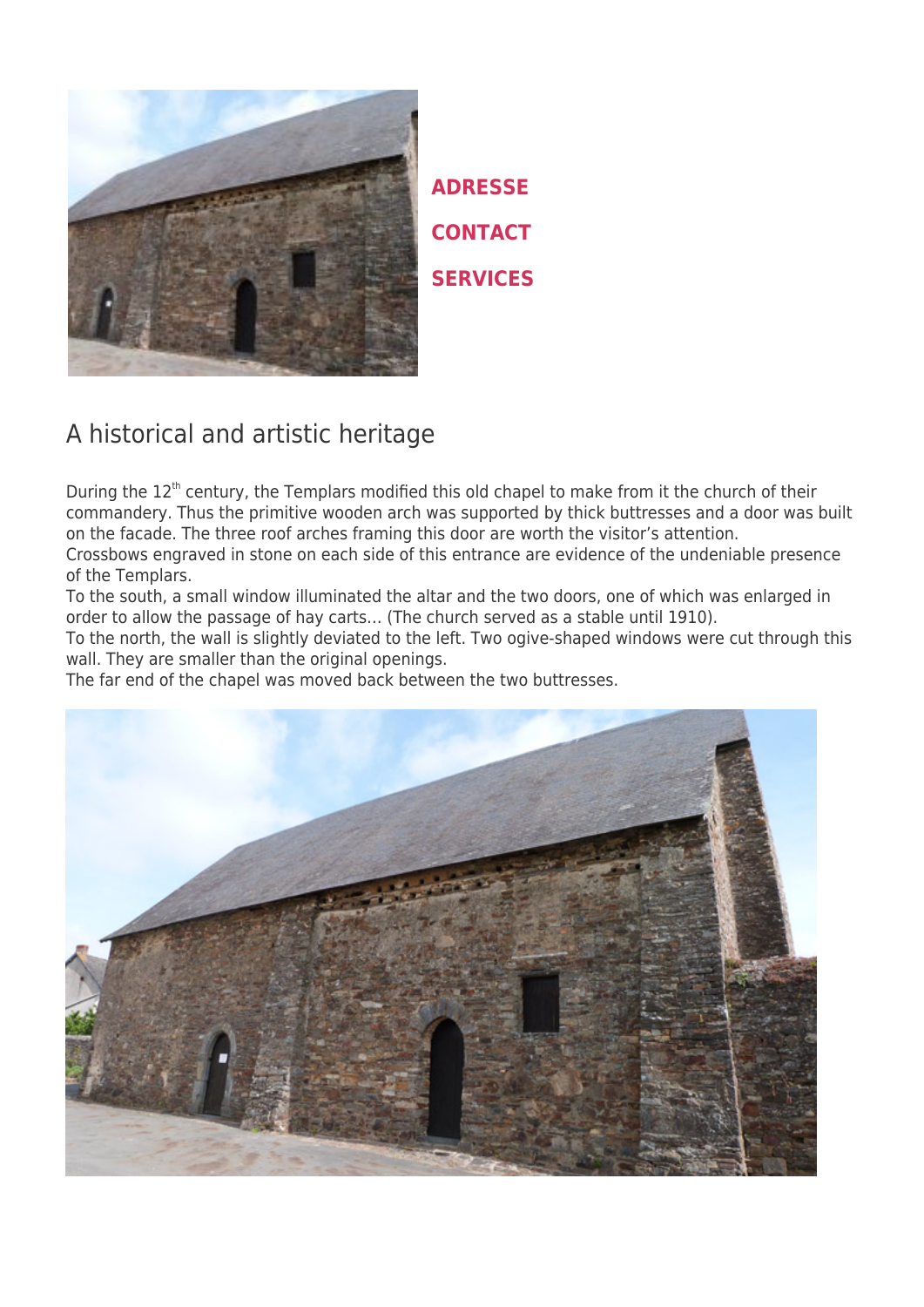

The woodwork construction, cut completely by axe, is greatly admired by visitors. It consists of twenty-eight beautifully crafted wooden arches. At the end of the sanctuary, the altar was raised by a few steps. The two small recesses that overlook it have something original: the interior, instead of being rounded, is formed of two cut-off corners.

The entire building was subject to utilitarian changes. Indeed, after the disappearance of the

Templars, in the  $14<sup>th</sup>$  century this chapel was assigned by François II, Duke of Brittany, to the parish priest of Saint Aubin.

 It was recently restored by the municipality of Saint-Aubin des Châteaux to save this historical and artistic heritage for the commune.

The key is available from the Mairie during the opening hours or at resident's home at 3 impasse des Templiers.

#### **OPENING:**

The town hall is opened on Monday, Wednesday and Friday from 8.30 a.m to 12.30 p.m and from 2 p.m to 6 p.m and on Tuesday and Thursday from 8.30 a.m to 12.30 p.m.

Free access on Saturday and Sunday and every day in summertime.

#### **CONTACT :**

Town hall of Saint-Aubin des Châteaux Tel. +33 (0)2 40 28 47 13

[mairie@saint-aubin-des-chateaux.fr](mailto:mairie@saint-aubin-des-chateaux.fr)

[www.saint-aubin-des-chateaux.fr](http://www.saint-aubin-des-chateaux.fr/)

## **[The Louisfert Calvary](http://www.tourisme-chateaubriant.fr/en/discover-the-region/religious-heritage/le-calvaire-louisfert/)**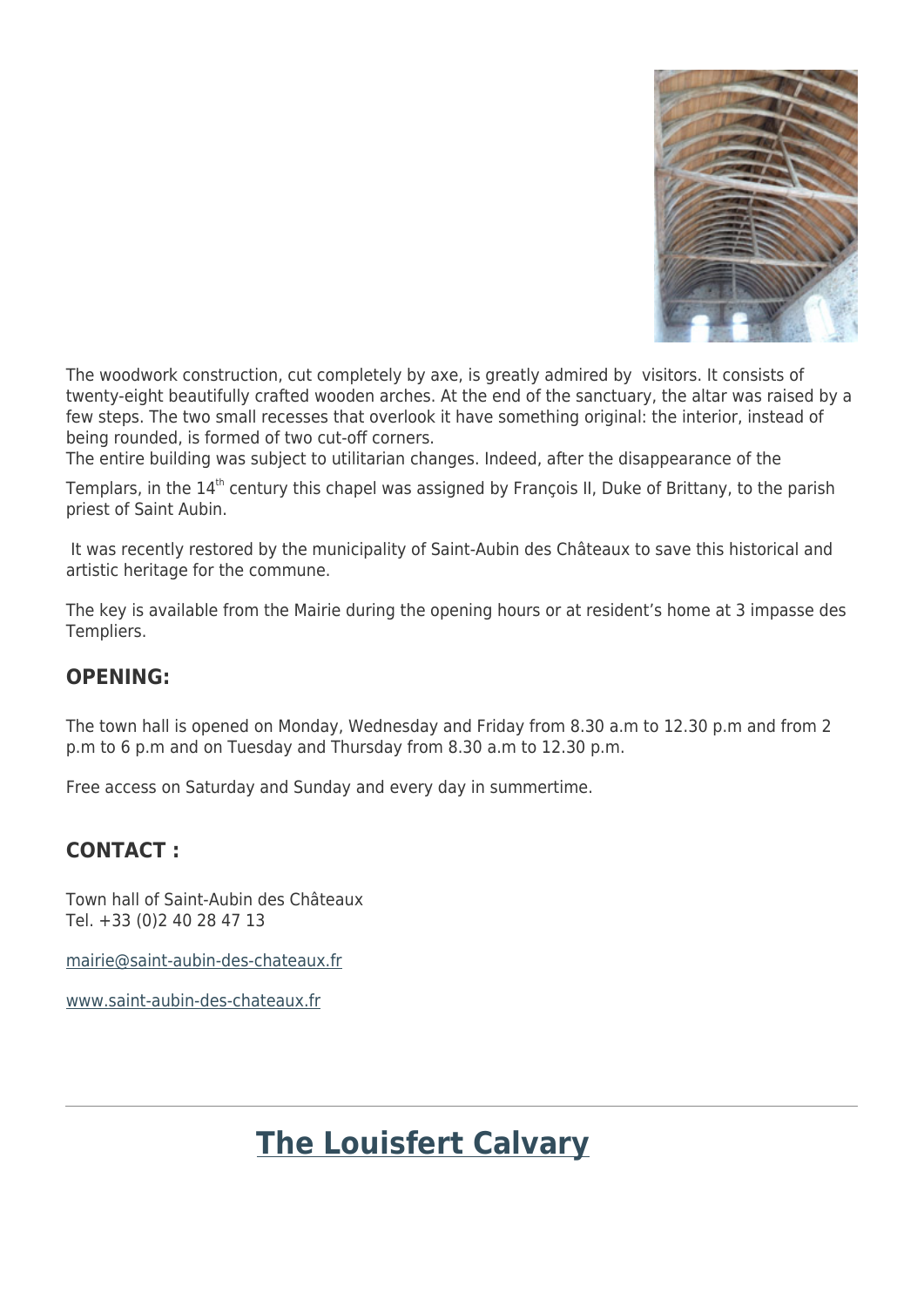

**ADRESSE CONTACT SERVICES**

### A religious, civic and patrimonial monument

The Louisfert Calvary is a religious, civic and patrimonial monument, situated near the village of Louisfert. Erected between 1871 and 1892, it is the work of Abbot Jacques Cotteux. It's not a simple calvary, but a "megalithic calvary" the purpose of which, according to its creator, is to eliminate, the "vestiges of bloodthirsty cults from the old days". It is also raised on a "holy hill" made mostly of the menhirs and the dolmens of the region. This calvary, which has been blessed since 1872, was gradually enriched with numerous statues, and then in 1892 with a Way of the Cross.

This heritage was handed over to the municipality in 1920. The town council then decided to place a monument to the dead in the centre of the enclosure. This patriotic monument was inaugurated in 1922 and adds a civic dimension to the calvary.



Today, this calvary is evidence of an extraordinary cultural dimension, where humanization, religion, motherland and heritage unite.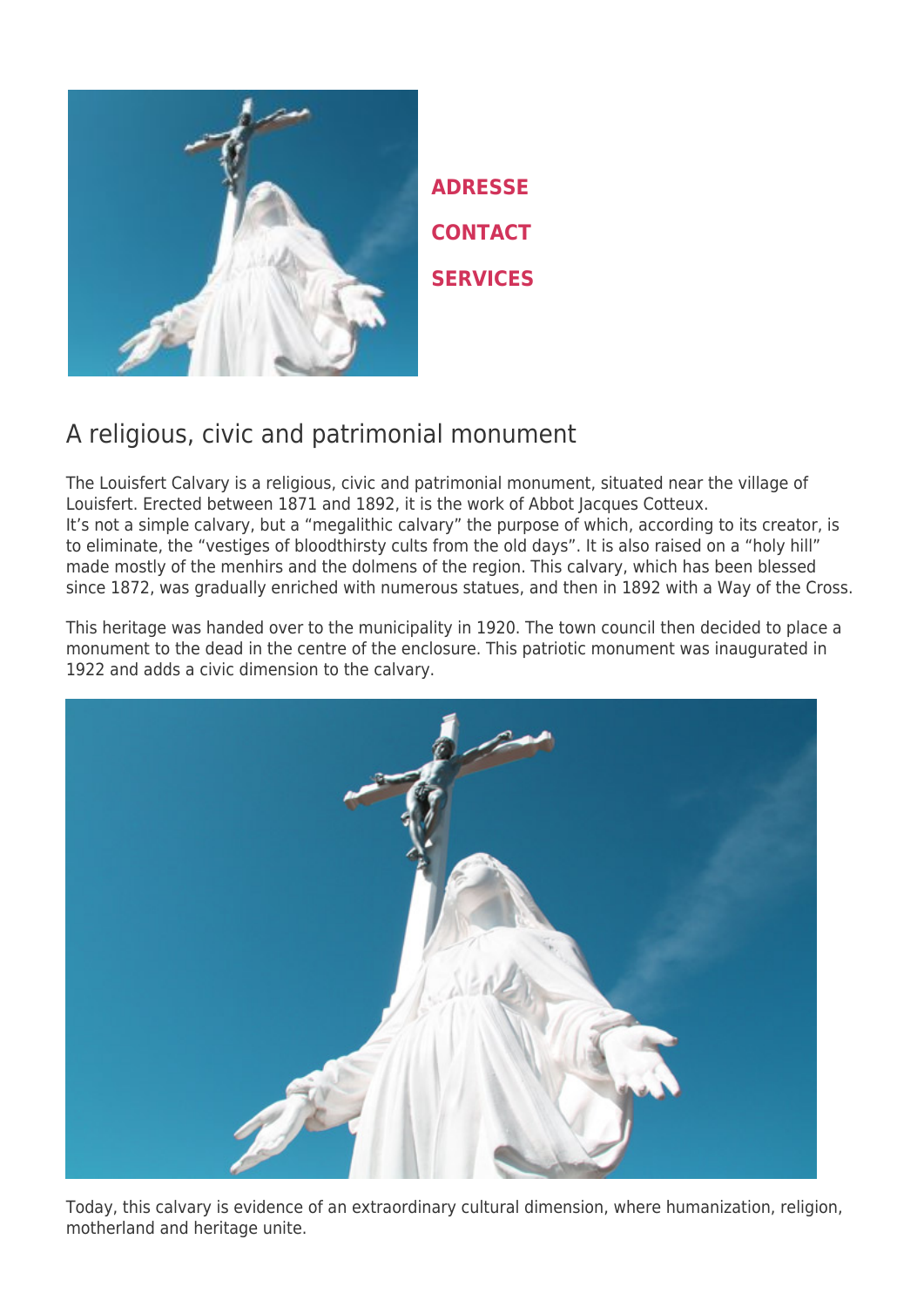The municipality decided in 2011 to restore this calvary and, in particular, the badly damaged crosses.

### **OPENING**



Open every day.

### **CONTACT:**

Information to the town hall of Louisfert : +33 (0)2 40 81 26 72

[commune.louisfert@wanadoo.fr](mailto:commune.louisfert@wanadoo.fr)

[www.commune.louisfert.fr](http://www.commune.louisfert.fr/)

## **[Melleray Abbey](http://www.tourisme-chateaubriant.fr/en/discover-the-region/religious-heritage/melleray-abbey-labbaye-de-melleray-la-meilleraye-de-bretagne/)**



**ADRESSE CONTACT SERVICES**

A place of silence and peace INFO COVID-19 : NO VISITS THIS SUMMER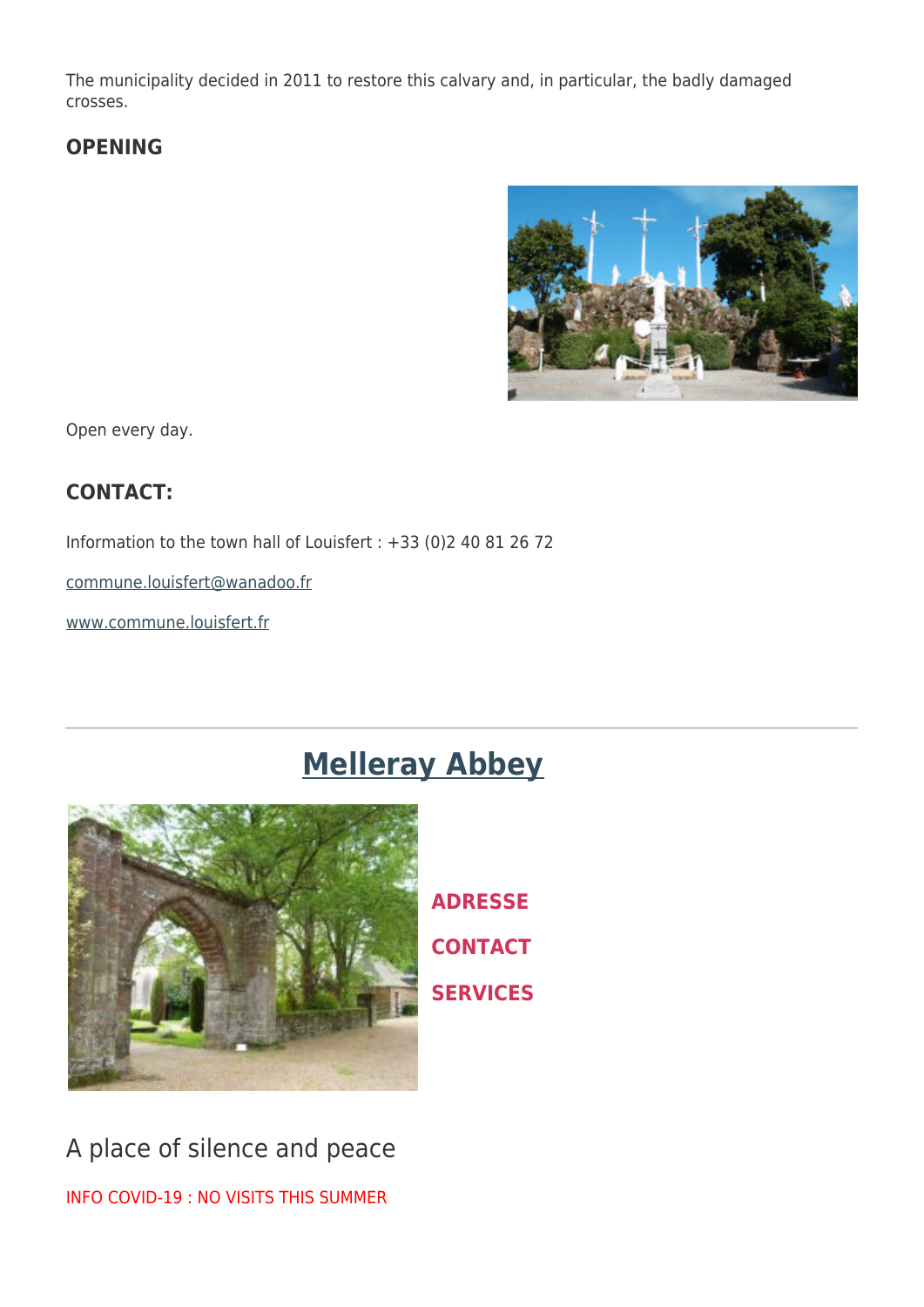

Place of silence and prayer founded in 1183, bordered by a pond of 6 ha. In 2015, the Cistercian monks passed the baton to the community of Chemin Neuf who lives and prays in this place. 12th century church with recumbent and acoustic vases, 18th century building with a staircase of honor and classified salons, 19th century cloister.

Guided tours: Duration 1h15. 5 € / adult, free for children under 12 years old. Reduced price (12-18 years, students, job seekers): 3 €

– once a month from April to October

– on request at any time: for groups from 6p.

Opening hours for the services: week 7h30 (Tuesday 9h), 18h30, Eucharist 12h, / Sunday 18h30, Eucharist 10h30.

special hours in summer and Christmas and Easter

Store monastic and natural products: Monday to Saturday 9:45 to 11:45 and 14:45 to 17:45 (Closed on Monday morning and Tuesday all day); Sunday from 11h45 to 12h30 and 14h45 to 17h45

Road to Riaillé, 44 520 La Meilleraye-de-Bretagne – 02 40 55 26 00 – www.abbaye-melleray.com